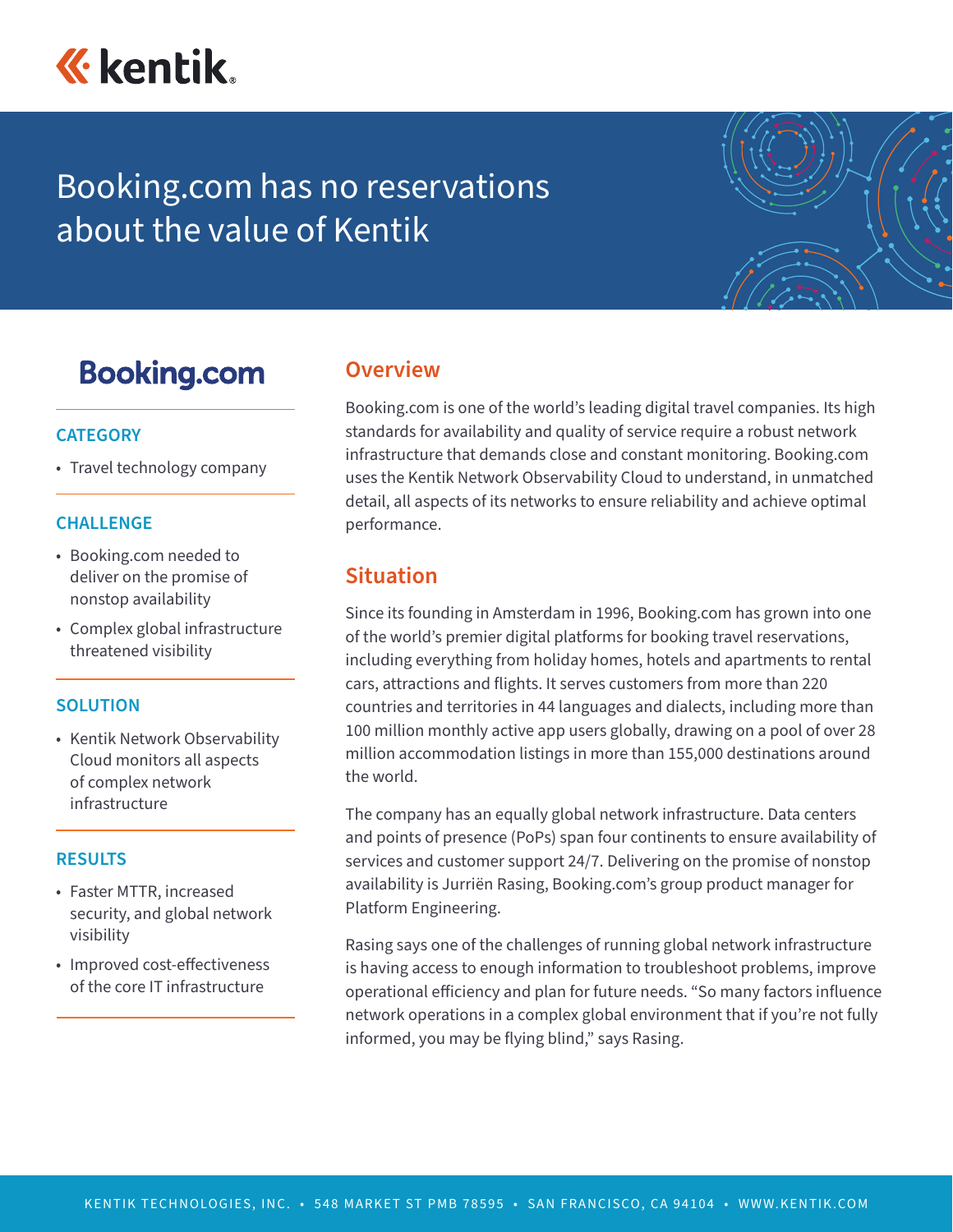

**66 So many factors influence** network operations in a complex global environment that if you're not fully informed, you

may be flying blind.

## **Solution**

Network complexity is a major reason Booking.com uses the Kentik Network Observability Cloud to monitor, in detail, all aspects of its network infrastructure. When the team adopted Kentik in 2020, the focus was on understanding the types and volumes of traffic hitting the company's internet edge. Part of that data informed decisions on selecting or revising peering arrangements with carriers.

The use of Kentik soon expanded. "Once we saw that we could easily collect data about usage of our network, we immediately wanted to see if we could expand it to other areas," Rasing recalls. A key consideration at that point was scalability, he adds. "We have experience with a lot of solutions that work fine until you start to scale them out to the size of our operation. That's when it becomes a problem."

That wasn't the case with Kentik, because the Kentik platform can accommodate data center fabrics with a spine-leaf configuration – which is exactly what Booking.com has. According to Rasing, "This makes it possible to apply Kentik to our entire network infrastructure."

Booking.com expanded the use of Kentik from an initial 50 device network to now managing several thousand devices. This expansion allowed the team to address one of their key objectives: improving the cost-effectiveness of the core IT infrastructure. That infrastructure is used by many internal clients, such as teams providing MySQL and Cassandra database services, and Graphite time-series services. Previously, these service groups could track utilization of servers, "but we didn't know the sources, destinations and volumes of data being moved," Rasing adds.

In these distributed services, traffic can move to and from anywhere in the company's vast global network. Rasing notes, it's important to understand traffic patterns and the data volume of those patterns – information that becomes especially important as the company transitions more of its operations from on-premises data centers to cloud services.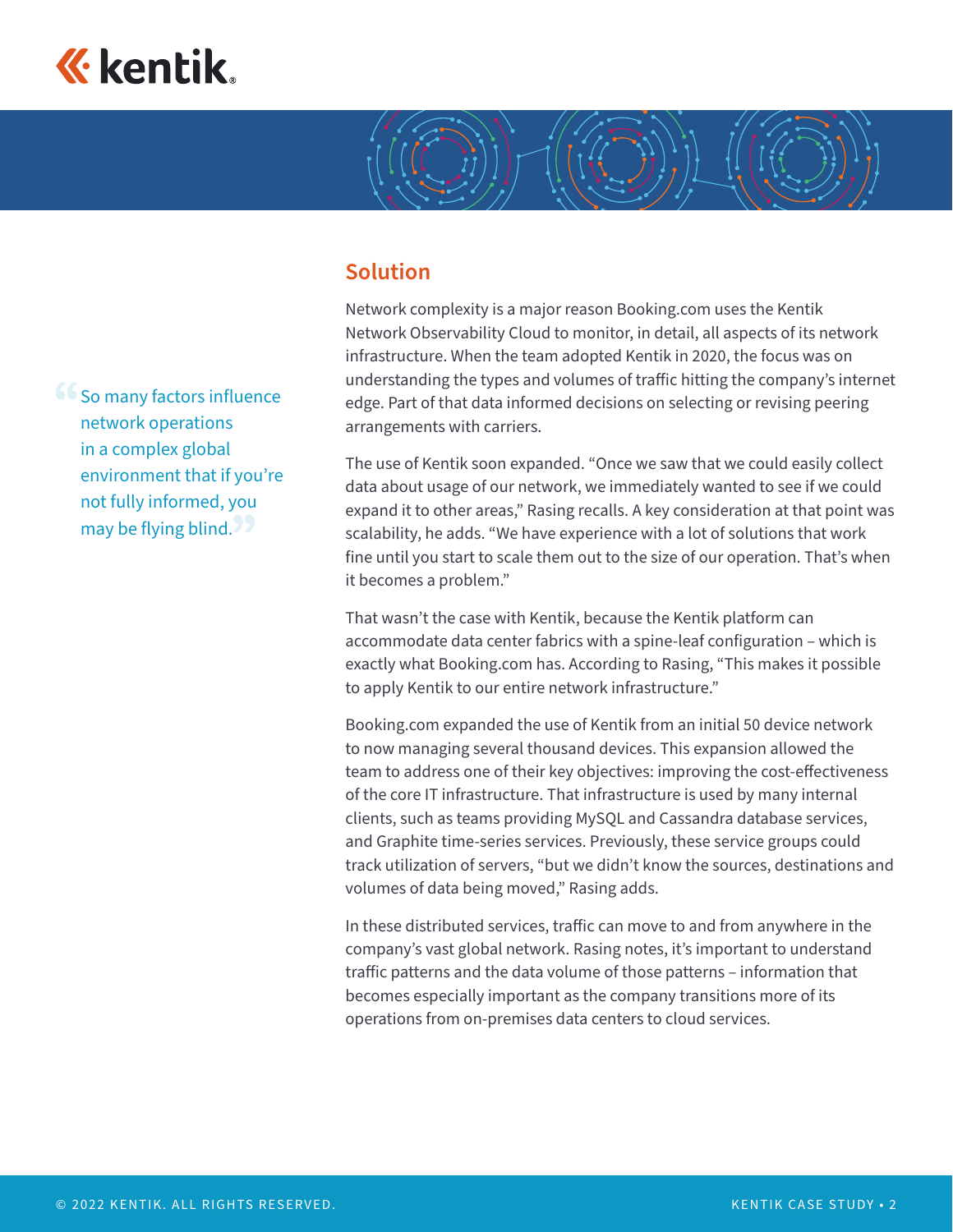

 $66$ [In a DDoS attack] you want to look at traffic volumes, but with Kentik we also can look at source IPs, AS numbers and other metrics to see if it's a distributed attack. This is so easy to do in Kentik.

With the DDoS filters in Kentik turned on, we get notified immediately.

## **Results**

### **Greater observability leads to enhanced efficiency**

With the highly granular insights delivered by Kentik, the Booking.com team can now give service teams a clear picture of how they are using the network – not for the purpose of billing, but as a basis for exploring how usage can be more efficient.

He cited an example: "With Kentik, we can see utilization of every device connected to our network. We noticed that one device was almost always near 100 percent. So, we went to the team using that interface – who are responsible for downloading images over the internet – and we talked about what they were doing. It turned out they had set up load-balancing such that all traffic was directed to a single server when they could have distributed it more evenly. They made a simple change, and traffic normalized."

To achieve this level of specificity in understanding network operations, the team created a tool called identity mapping: "Each IP address we have is mapped to a service owner. We add this information as a custom field in Kentik, so we know exactly how much traffic is being generated, and where it's moving from and to. Now, we can talk knowledgeably about how internal teams can use our network most efficiently."

#### **Network observability enhances security**

While Booking.com has the usual array of network-security tools, Kentik is providing an additional layer of valuable information. In a DDoS attack, Rasing notes, "you want to look at traffic volumes, but with Kentik we also can look at source IPs, AS numbers and other metrics to see if it's a distributed attack. This is so easy to do in Kentik; you simply add the source IP address dimension to the analysis."

Another aspect of Kentik's contribution to security is real-time observability. "With some security tools, it's already too late when you get a notification from them. But with the DDoS filters in Kentik turned on, we get notified immediately."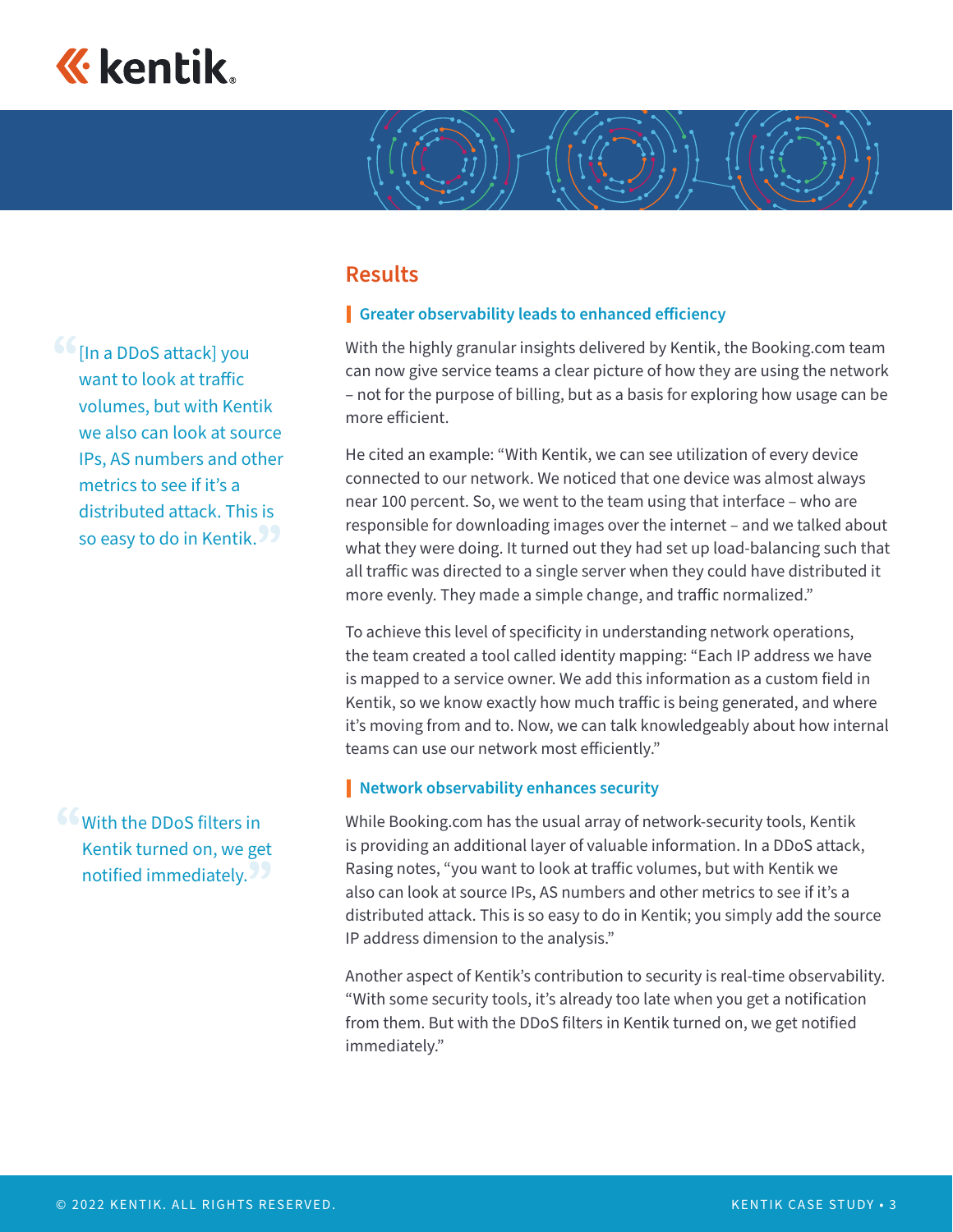

But outside attacks are only one threat to network uptime, which Rasing says is "super-critical to our business." Kentik quickly narrows the list of possible causes of a network problem by pinpointing where traffic flows may be impeded and identifying the internal or external source of the traffic being affected. This greatly shortens mean time to identifying and resolving any issue.

#### **Applying Kentik for capacity planning and cost control**

Rasing says he's had some pleasant surprises during his use of Kentik: times when he has discovered a useful feature he previously did not know about. One example is capacity planning, a feature built into the Kentik platform. "We have thousands of switches in our network that have tens of thousands of hosts connected to them," he observes. "We never tried capacity management at the host level; who wants to look at 50,000 interfaces to see how each is being utilized? But with Kentik, we now can see at-a-glance how each is being used. It's easy to set up threshold notifications, and the results are presented in a clear, graphical format."

This gives the infrastructure team specific guidance on where to spend dollars on upgrades and expansions, he says – another contribution to cost control.

Kentik also is proving valuable as Booking.com expands its use of cloud providers. Kentik monitors all data flows no matter the location or carrier. In addition, it presents highly specific data that can help determine which cloud services are being used.

Despite the complexity of Booking.com's global network, Kentik makes it easy to understand usage in even the most granular detail. "Kentik not only collects flow data at a level we never had before, it also stores that data in a very simple way. We are now able to build our own queries. Previously, we didn't have anywhere near the granularity of data we have with Kentik. Looking back, we spent a lot of time trying to extract insights from what data we did have. It was such a hassle to get an answer that you'd rather not pose the question."

With Kentik, he says, "all the functions and metrics you want are pre-built and easy to use. I can even give other teams access to Kentik, and they can work on the data themselves to explore issues unique to them."

**Kentik not only collects** flow data at a level we never had before, it also stores that data in a very simple way. We are now able to build our own queries.